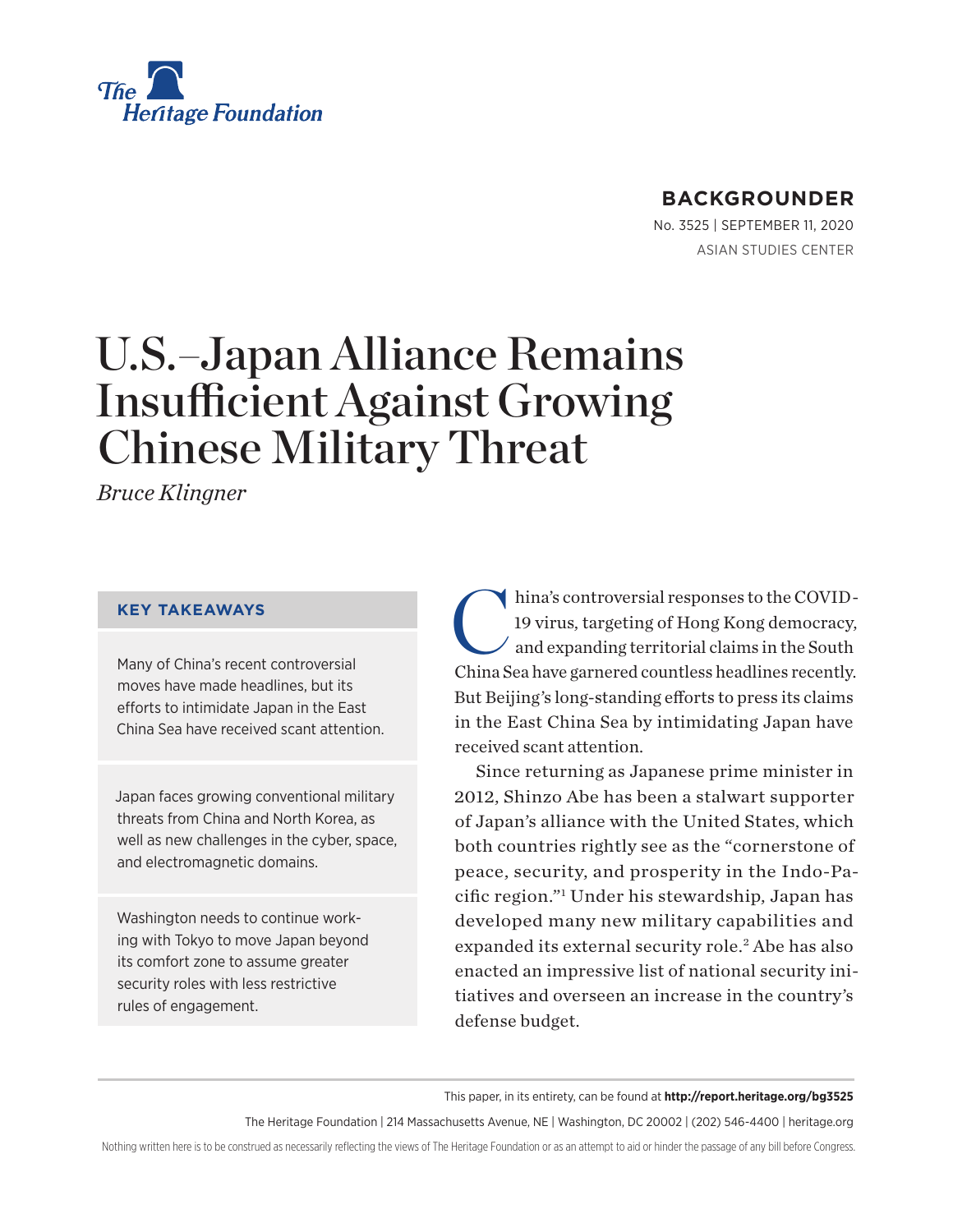Yet despite Abe's many security accomplishments, Japan maintains several self-imposed constraints that hinder its contribution to the allied response to the Chinese military threat. Even when Japan has implemented necessary defense reforms, it did so slowly and did not keep pace with escalating regional threats.

Japan's traditional reticence has often led to charges of being a "free-riding ally." While that is an inaccurate depiction of Japan's contributions to the alliance—especially given the fiscal support it provides—that flawed perception has the potential to drive Washington toward decisions that will undermine U.S. national interests. The problem is not a lack of Japanese contributions to offset the cost of stationing U.S. forces, but rather Tokyo's hesitancy in shedding postwar restrictions and assuming greater security responsibilities outside its own defense.

To effectively deal with the burgeoning and aggressive Chinese military presence, the U.S. and Japanese policymakers must bridge the disparity between Japan's increasingly dire assessments of the threat and Tokyo's reluctance to devote sufficient resources to counter them. A similar disparity exists with the standing threats from Iran, North Korea, and Russia.

After cancelling a major missile defense project, Tokyo announced in June 2020 that it would revise its major defense documents.<sup>3</sup> Washington should use Japan's upcoming strategic review to continue to press Tokyo to move beyond its comfort zone and assume greater security roles with less restrictive rules of engagement. This will also require deft diplomacy with America's other important ally South Korea, which remains wary of any changes to Japan's security posture.

## The Looming Threat from China

Japan warns that its security environment is "changing at extremely high speeds [and] becoming more complex" far more quickly than anticipated.4 Japan faces traditional conventional military threats from China and North Korea, as well as new challenges in the cyber, space, and electromagnetic domains.

The Japanese Ministry of Defense warned that "gray-zone" situations, those that intentionally blur the boundaries between peace and military conflict, "harbor the risk of rapidly developing into graver situations without showing clear indications."<sup>5</sup> A gray-zone scenario involves nonmilitary actors, such as coast guards, but could quickly escalate to a military confrontation if Japan's law enforcement agencies are overwhelmed by greater Chinese forces.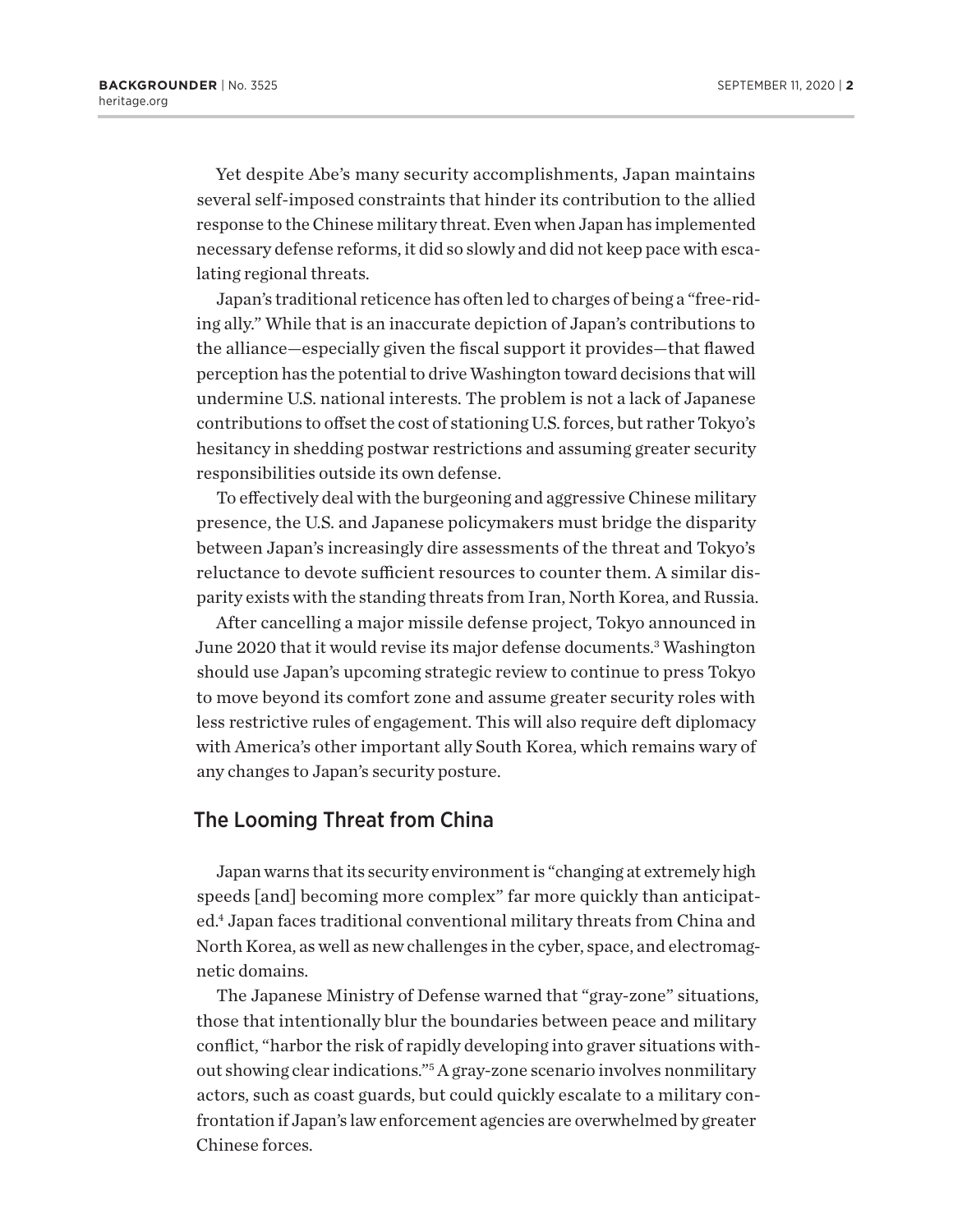China used to be the 800-pound dragon in the room, posing the greatest long-term threat to Japan but one that Tokyo was reluctant to mention by name. However, the Abe Administration was alarmed by Beijing's surging defense expenditures, rapidly expanding and modernizing military capabilities, intensifying intimidation efforts, and increasing incursions into Japan's peripheral areas. Tokyo warned, "China engages in unilateral, coercive attempts to alter the status quo base on its own assertions that are incompatible with existing international order."6

**Surging Defense Budget.**China's military spending has risen exponentially and now ranks second highest in the world, dwarfing that of Japan. Over a 10-year period, China and Japan went from having commensurate defense budgets to Beijing spending four times as much. Between 2007 and 2018, Beijing's official military spending increased from roughly \$45 billion to \$175 billion.<sup>7</sup> Japanese Defense Minister Taro Kono stated that Beijing increased its defense budget approximately 48-fold over the past three decades.<sup>8</sup>

**Strategy of Intimidation.** In recent years the United States and its democratic partners have expressed growing alarm at signs China has begun to erode the informal set of rules, principles, and norms that have fostered an extended era of peace and prosperity across the region.Chinese foreign policy has assumed a more assertive and nationalist character, and Beijing wields its growing economic leverage as a punitive extension of its foreign policy.

China bullies other nations as it pushes expansionist sovereignty claims in the East and South China Seas while undermining allied abilities to respond. Beijing's anti-access/area-denial (A2/AD) approach seeks to prevent U.S. military forces from responding to Chinese belligerent actions.

To carry out its strategy, China has built one the world's largest navies and augmented its antiship and land-attack ballistic missiles, missile defense penetration weapons, amphibious assault capabilities, submarines, and mines. Beijing has announced it would triple the size of its naval infantry force from two brigades totaling 10,000 troops to seven brigades with 30,000 personnel.9

**Larger and More Capable Coast Guard.** China seeks to accomplish its goals while minimizing the potential for triggering armed conflict with Japan, Southeast Asian nations, and the United States. Beijing does this by using ostensibly nonmilitary organizations such as the Chinese Coast Guard (CCG) to exploit the gray zone between military and nonmilitary realms.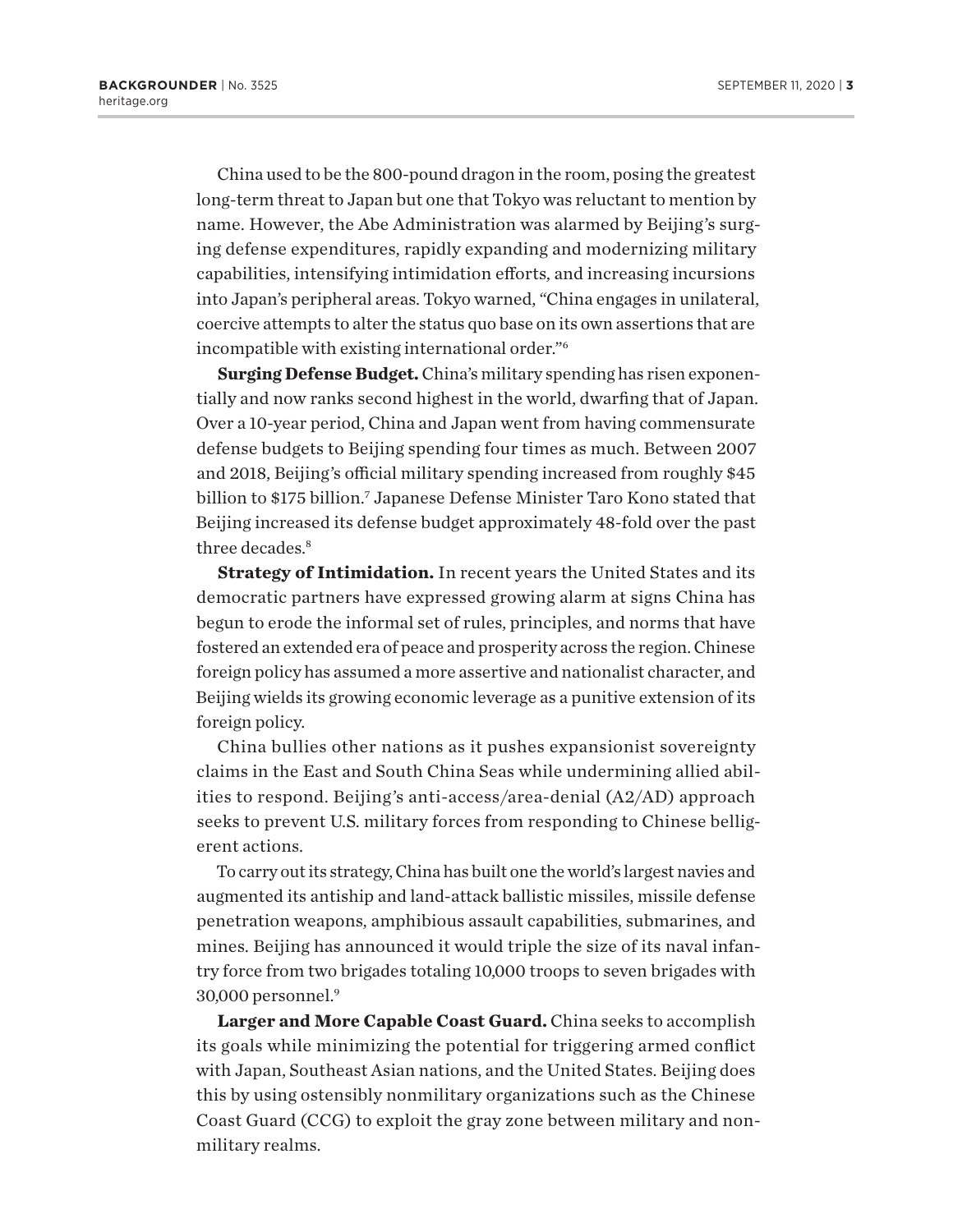The CCG has increased the size of its fleet and deployed larger, more capable vessels. In 2020, China's Coast Guard is assessed to have 1,300 ships, 260 of which are capable of operating away from China's shores.<sup>10</sup> In 2012, the CCG had 40 ships over 1,000 tons, which increased to 135 by 2019. In 2018, the CCG was resubordinated to the People's Armed Police, a paramilitary organization under the command of the Central Military Commission.<sup>11</sup>

China's growing coast guard capabilities quantitatively and qualitatively dwarf those of the Japanese Coast Guard. The average size of CCG ships in the East China Sea is 3,000 tons, double the Japanese Coast Guard average of 1,500 tons.12 This disparity in tonnage also enables China's Coast Guard to shoulder (a "gray zone" tactic) or push Japanese vessels without resorting to the use of weapons. In a crisis, it would put the onus on Tokyo to either back away or escalate by being the first to bring in a military entity—the Maritime Self-Defense Forces—to restore the status quo.

**Increasing Incursions.** Chinese maritime and aerial intrusions into areas surrounding Japan have risen exponentially in recent years. Defense Minister Taro Kono stated, "Chinese government ships…enter the Japanese contiguous zone around the Senkaku Islands almost every day and violate its territorial waters three times a month. China is attempting to change the status quo in the East China Sea."13

The Japanese Ministry of Defense documented 638 Chinese aircraft incursions in 2018 compared with 138 incursions in 2017. In 2018, Chinese fighters and bombers flew over the Mikayo Strait, between Japan's Okinawa and Miyako Islands 10 times, and Chinese naval vessels passed through the strait 12 times.<sup>14</sup>

Chinese military ships and aircraft are approaching closer to the Senkaku Islands and have expanded their operations from the East China Sea to the four main Japanese islands. Improving Chinese military capabilities make reinforcing the southwestern islands more problematic.15

**Developing Advanced Technologies.** Beijing is also seeking to attack U.S. command, control, communications, computers, intelligence, surveillance, and reconnaissance (C4ISR) capabilities by developing asymmetric capabilities such as satellite-killer missiles, cyberattack capabilities, the ability to interrupt the seabed network of fiberoptic cables, and electromagnetic pulse systems.16 These technologies would enhance its A2/AD counterforce strategy against the United States.

China developed the DF-21D and DF-26 anti-ship ballistic missiles to counter U.S. aircraft carrier strike groups. Beijing is also developing advanced technologies such as hypersonic weapons, artificial intelligence, unmanned systems, and quantum cryptography, communications, and computing that could create unhackable networks and crack prevalent types of encryption.<sup>17</sup>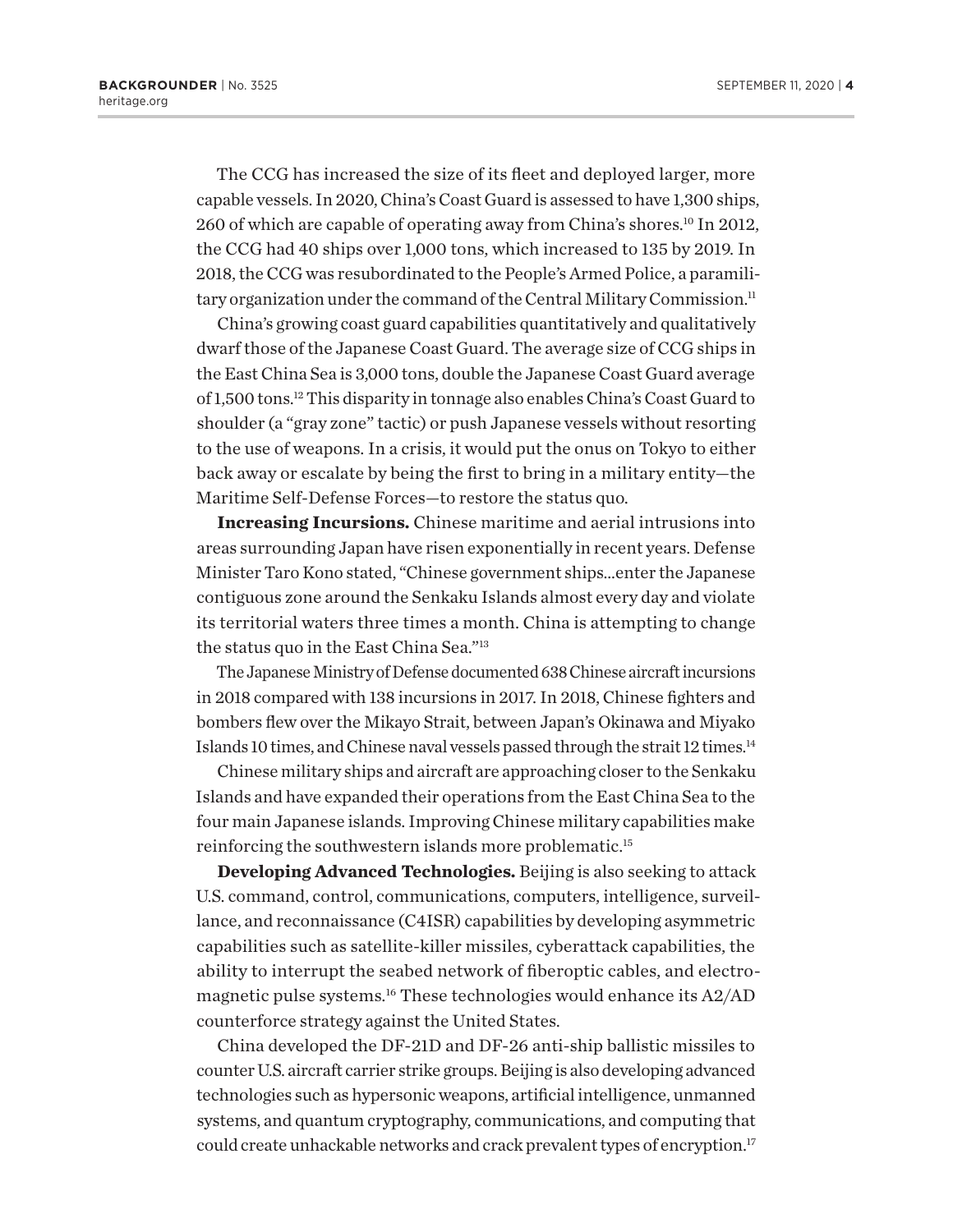During the 2019 U.S.–Japan Security Consultative Meeting, both nations "expressed concern about rapidly evolving technological advancement in new domains, including space, cyberspace, and the electromagnetic spectrum. The document articulated for the first time that "a cyberattack could, in certain circumstances, constitute an armed attack for the purposes of Article 5 of the U.S.-Japan Security Treaty."18 Such a determination could lead to a military response by either nation against the source of the cyberattack. But there is a need to operationalize these political pledges.

## Japan's Slowly Evolving Security Strategy

Faced with rapidly growing military and asymmetric security threats, Japan has slowly expanded Self-Defense Forces (SDF) roles, responsibilities, and authorities. This was driven, in part, by pressure from U.S. criticism of past minimalist efforts.

In December 2018, the Japanese Cabinet approved a new 10-year National Defense Program Guidelines (NDPG) and five-year Medium Term Defense Program (MTDP) for weapons procurement. Although the last NDPG had been completed only five years previously, Prime Minister Abe called for an early update due to growing North Korean nuclear and missile threats and China's increasing assertiveness in the East China Sea.

In the new NDPG, Japan articulated three pillars of its defense strategy improving indigenous capabilities, strengthening the alliance with the U.S., and enhancing multilateral security cooperation with regional partners. While each pillar was mentioned in previous documents, Tokyo gave them stronger emphasis given the more challenging security environment.

The new NDPG also placed an increased priority on amphibious operations, increased mobility for remote island defense, and enhanced command and control capabilities for joint and integrated operations.

## Defense of Japan's Southwest Islands

A predominant theme in consecutive Japanese defense documents has been a shift away from static Cold War defense against a Russian invasion in the northeast toward more mobile Japanese forces needed to deter Chinese attacks on the southwest islands. Doing so required a transition from regionally deployed units with heavy equipment such as tanks to lighter units that are more easily transported.

The 2010 NDPG spoke of the need for a "dynamic defense force" of rapidly deployable forces, which evolved into an emphasis on a "dynamic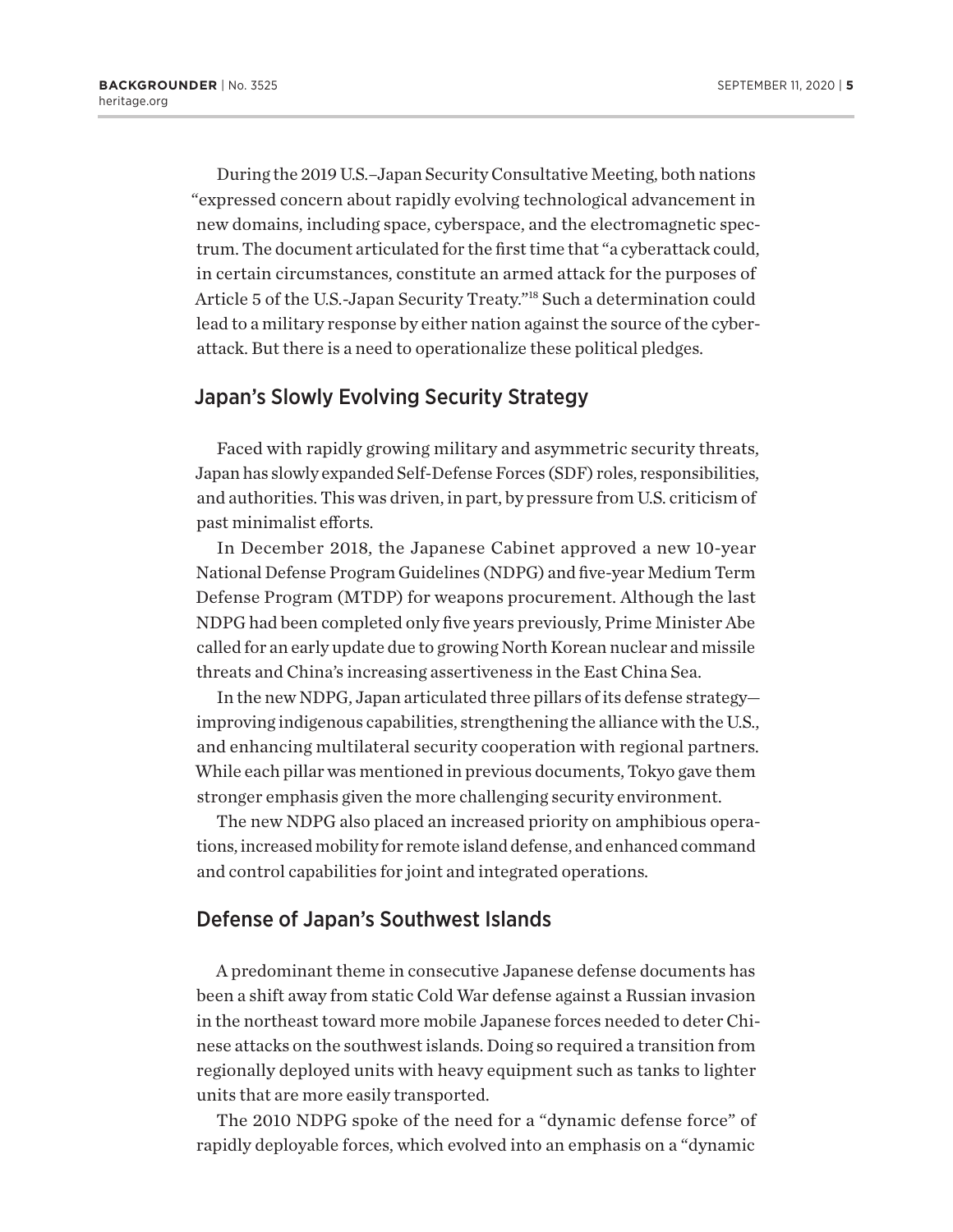#### TEXT BOX 1

## **Improving Indigenous Capabilities**

Japan has identified several initiatives to augment its defense and crisis-response capabilities across the spectrum of peacetime through grayzone contingencies to wartime.

Increase the defense budget to \$48 billion for 2020 and \$245 billion over the next five years, an 11 percent increase over the previous MTDP.<sup>1</sup> Abe has consistently augmented the annual defense budget, though it has essentially kept pace with inflation.

#### Enhance capabilities against traditional military threats by

- Procuring RQ-4 Global Hawk UAVs and MV-22 Osprey tilt-rotor aircraft;
- Purchasing additional F-35s (A and B variants) from the U.S., bringing the total to 147 (105 F-35A for the Air Self-Defense Forces and 42 F-35B short takeoff/vertical landing (STOVL) version for the Ground Self-Defense Forces (GSDF));
- Acquiring the AGM-158B Joint Air-to-Surface Standoff Missile-Extended Range (JASSM-ER), which has a range of 900 km, and the AGM-158C Long Range Anti-Ship Missile (LRASM) to augment standoff attack capability for aircraft;
- Acquiring Type 12 and Type 88 surface-to-ship standoff missiles;
- Developing hypersonic guided missiles that can fly at five times the speed of sound;
- Procuring new destroyers, submarines, patrol vessels, and P-1 patrol aircraft; and

• Expanding the submarine fleet from 16 to 22 boats, increasing the number of Aegis destroyers from six to eight, and developing a new multi-role frigate for countermine and antisubmarine operations.

#### Augment mobility and rapid-deployment capabilities by

- Establishing a 3,000-man amphibious rapid deployment brigade;
- **-** Converting two 19,500-ton *Izumo*-class helicopter-carrying destroyers to carry F-35B VSTOL jets to defend the southwest islands;
- Procuring C-2 transport aircraft, CH-47 JA helicopters, and V-22 Osprey to support large-scale transport and deployment operations; and
- Introducing logistics support vessels (LSV) and landing craft utilities (LCU).

#### Improve ballistic missile defense by

- Procuring SM-3 Block IB and IIA interceptor missiles for Aegis-equipped destroyers with upgraded PAC 3MSE, long-range SM-6 ship-to-air missiles, and mid-range ground-to-air guided missiles.
- Develop capabilities against cyber, space, and electromagnetic security threats by
- Establishing a space domain unit by 2022-2023 to ensure superiority in the use of space at all stages from peacetime to contingencies and a cyber defense unit to disrupt opponents' use of cyberspace in its armed attack against Japan.<sup>2</sup>
- 1. Takeshi Iwaya, "Japan's National Defense Strategy," presentation at the Center for Security and International Defense Studies, January 16, 2019, https://www.csis.org/analysis/japans-national-defense-strategy (accessed May 23, 2020).
- 2. Ibid.; Japan Ministry of Defense, *Defense of Japan 2019*; Japan Ministry of Defense, "National Defense Program Guidelines for FY 2019 and Beyond," December 18, 2018, https://www.mod.go.jp/j/approach/agenda/guideline/2019/pdf/20181218\_e.pdf (accessed May 23, 2020); and Japan Ministry of Defense, "Medium Term Defense Program (FY 2019–FY 2023)," December 18, 2018, https://www.mod.go.jp/j/approach/ agenda/guideline/2019/pdf/chuki\_seibi31-35\_e.pdf (accessed May 23, 2020).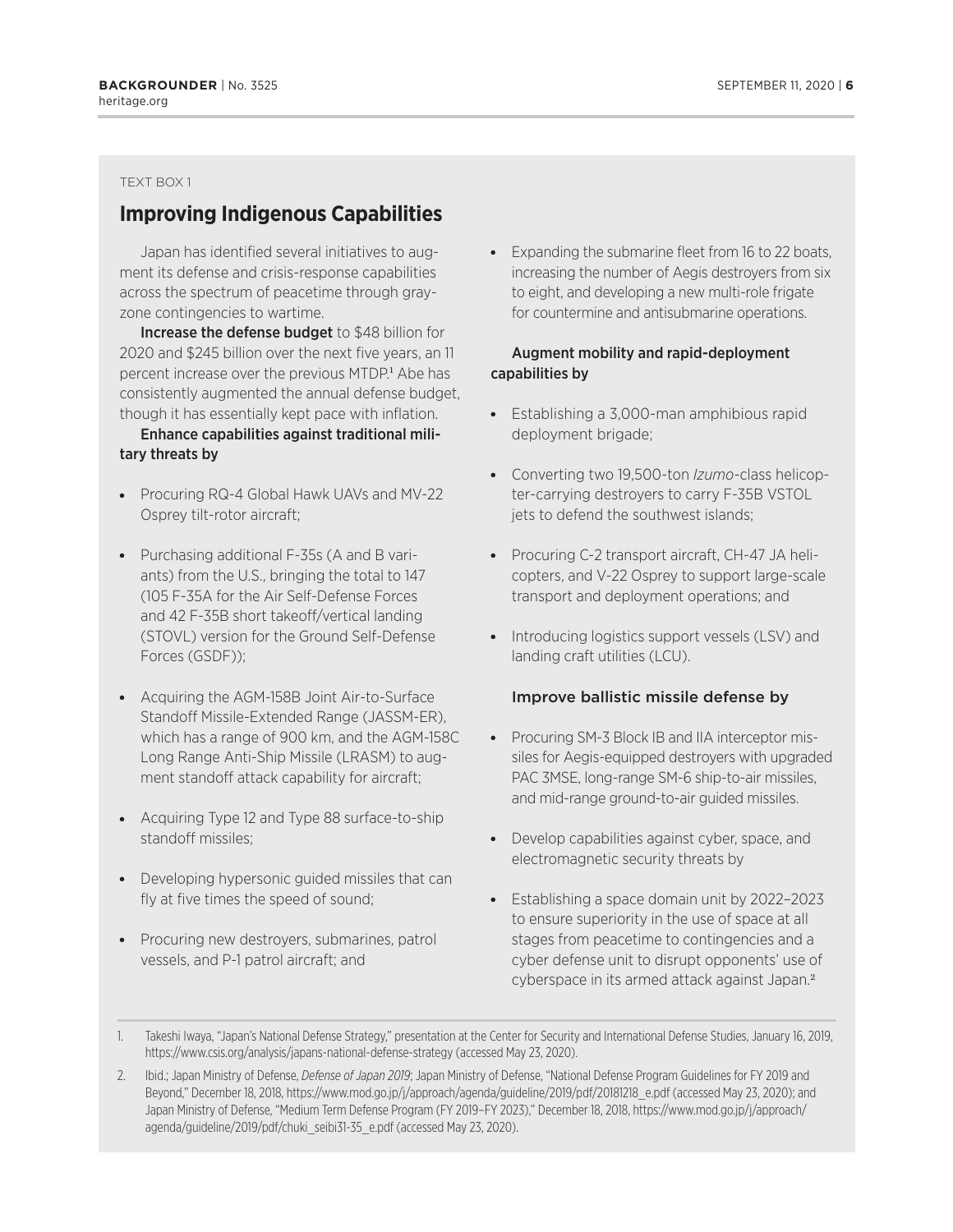*joint* defense force" emphasizing cross-service coordination in the 2013 document and to a "*multi-domain* defense force" stressing incorporating new warfare domains of space and cyber in the 2018 NDPG. The new force concept "emphasizes increased training, exercises, and exchanges with regional partners, the need to build partner capacity, and the importance of defense industrial cooperation."19

The 2018 MTDP indicated the GSDF will convert one division and two brigades into one rapid deployment division and two rapid deployment brigades as well as create an amphibious rapid deployment brigade, which will be strengthened by one amphibious rapid deployment regiment.<sup>20</sup>

The SDF plans to enhance its defense posture in the southwest islands by acquiring new capabilities, building new facilities, deploying new and augmenting existing units, enhancing rapid-response capabilities, changing its strategy to better monitor and deter Chinese incursions and, if necessary, retaking islands.

The SDF plans to:

- <sup>l</sup> **Augment existing units** by increasing the number of F-15s and E-2D early warning aircraft deployed at the Naha Air Base in Okinawa.<sup>21</sup>
- **Deploy new units.** This entails developing new radar sites, surfaceto-ship and surface-to-air missile units, and intelligence-gathering and security units on Yonaguni, Amami Oshima, Miyako, and Ishigaki Islands. These units will bolster intelligence, surveillance, and reconnaissance (ISR) as well as rapid-response capabilities to protect key maritime chokepoints in the Miyako and Tokara Straits.
- **Develop longer-range missiles.** The range of Type 12 surface-toship missile will be increased from 100 kilometers (km) to 300 km, and the range of the ASM-3 air-to-ship missile will be increased from 200 km to 400 km. Surface-to-air missiles will also be deployed to provide air defense of the islands.22

**Strengthening Japanese Coast Guard.** In recent years, Japan augmented the budget, procurement, and deployed units of the Japanese Coast Guard (JCG), which is the first responder to Chinese gray-zone incursions in the southwest islands. Japan increased the JCG budget by 40 percent between 2012 and 2019, expanded the 11th Regional JCG headquarters in Naha City in Okinawa, added 21 patrol vessels between 2012 and 2018, and increased the JCG's aggregate tonnage by 50 percent between 2010 and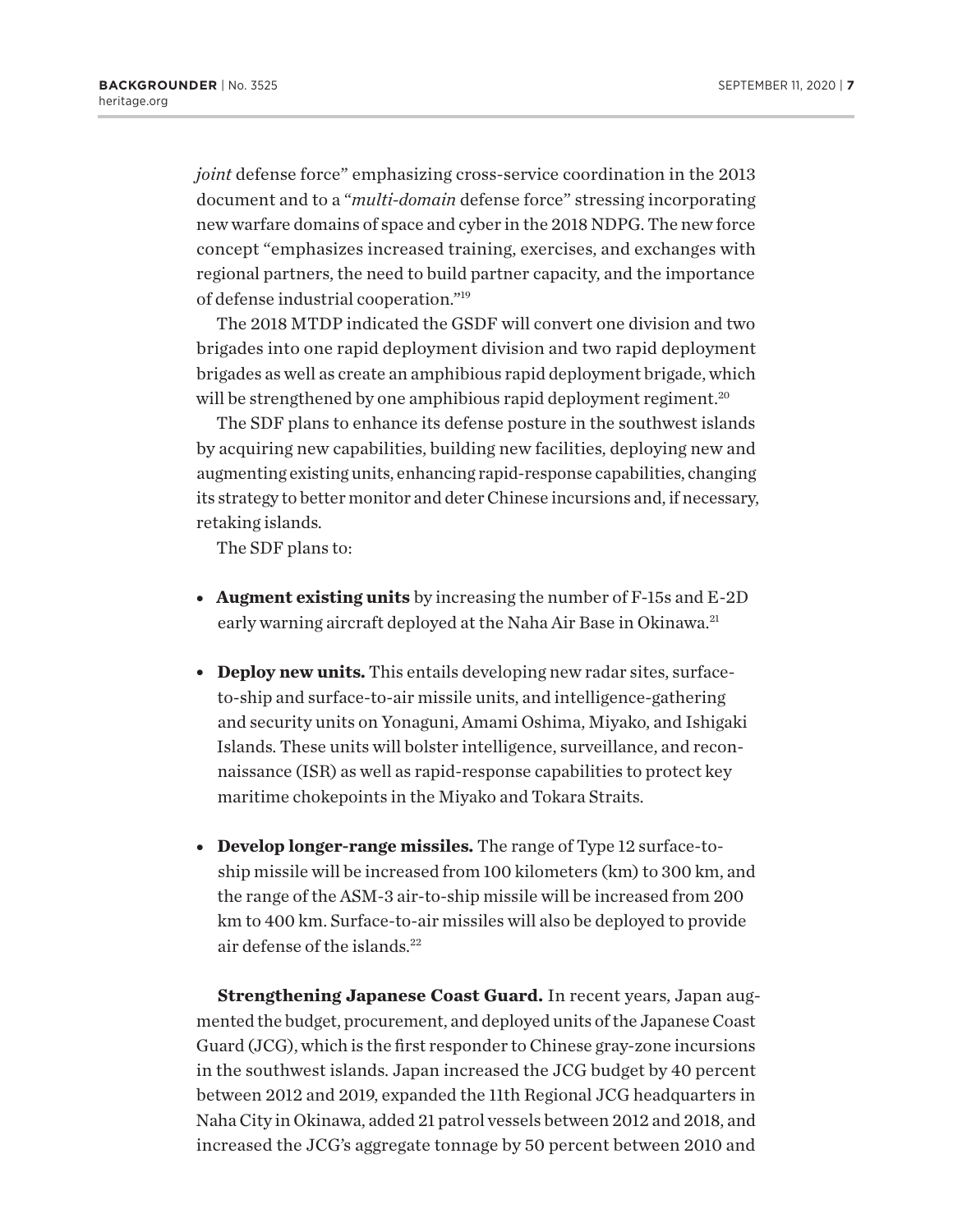2016.23 The JCG has significantly expanded its maritime and aerial patrols near the Senkaku Islands.

The JCG improved coordination with the Maritime Self-Defense Forces (MSDF) and periodically conducts joint training and exercises for maritime security operations. However, the JCG and MSDF continue to perceive grayzone challenges differently, with the JCG acting as law enforcement and the MSDF responding with paramilitary operations. This perception gap, as well as legal restrictions, have hindered more effective joint responses.

Tokyo lacks a comprehensive strategy across organizations for responding to gray-zone scenarios. While the NDPG advocated stronger JCG-MSDF coordination, the specifics and timelines were vague, raising questions as to how quickly changes will occur.

**Amphibious Rapid Deployment Brigade.** In March 2018, the GSDF established an amphibious rapid deployment brigade (ARDB) for deployment to remote islands. The unit stood up with 2,000 troops toward its eventual full complement of 3,000. The brigade is comprised of two (to become three) amphibious regiments, one AAV-7 amphibious assault battalion, one field artillery battalion, one reconnaissance company, a signal company, an engineer company, and a logistics support battalion.24

The ARDB was established to conduct amphibious operations to retake and secure remote islands seized by China. It can also respond to humanitarian disasters. It evolved from the Western Army Infantry Regiment in Sasebo, which had previously engaged in amphibious warfare training:

- The GSDF has participated in Iron Fist exercises with U.S. Marines in California since 2006;
- The MSDF joined the GSDF for the first time in Dawn Blitz exercises in California in 2013;
- The GSDF practiced regaining islands from enemy forces in August 2018. The exercise involved 2,400 troops, 80 tanks and armored vehicles, and 20 helicopters and fighter jets;
- An ARDB participated in a joint exercise with U.S. Marines in October 2018; and
- An ARDB joined U.S. Marines and Australian naval infantry in the Talisman Sabre combined joint forcible entry beach landing exercise in Australia in August 2019.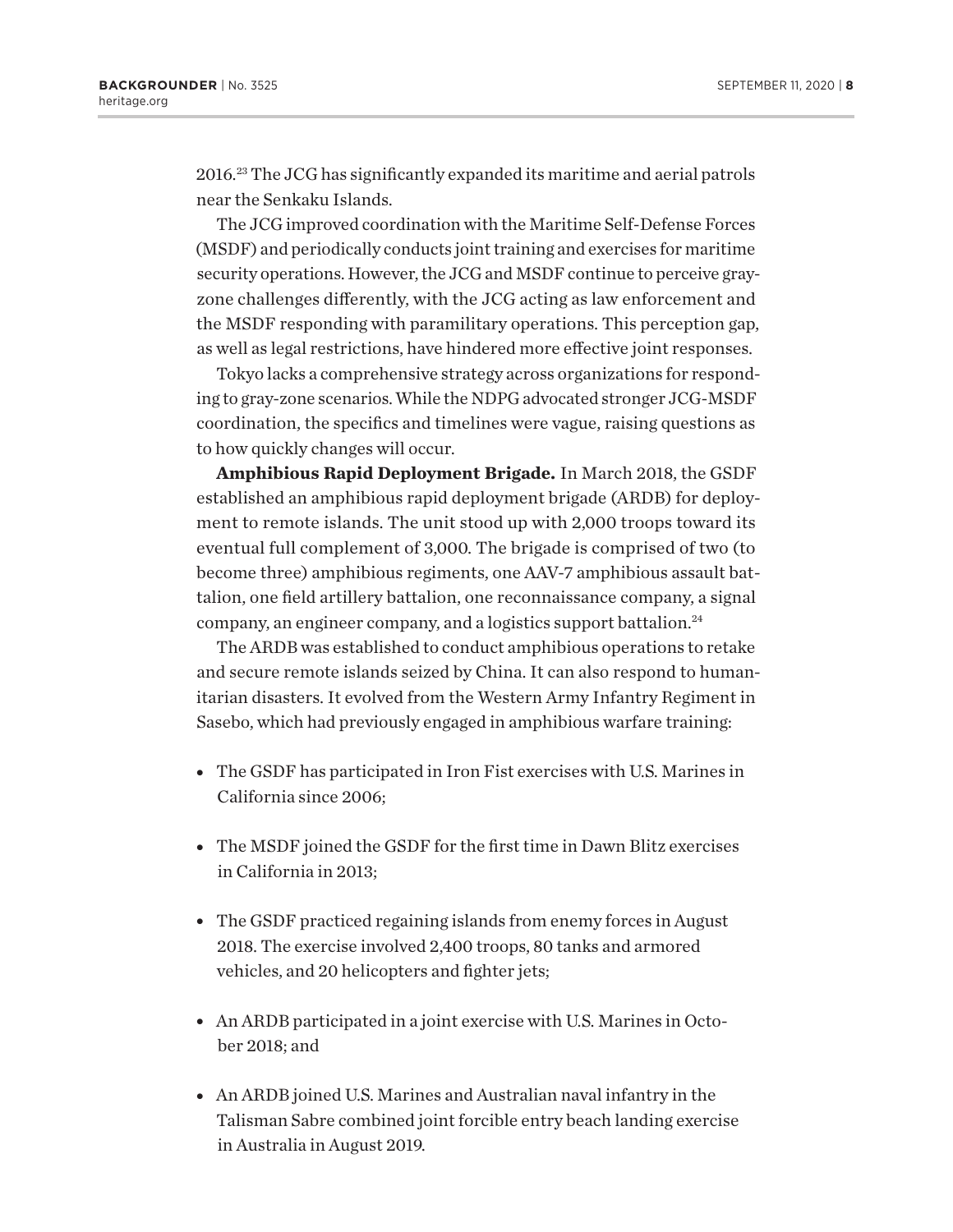The brigade appears akin to the U.S. Marine Corps but with significant differences. The ARDB is not a separate branch of service but is subordinate to the GSDF Ground Component Command established in March 2018. Unlike the U.S. Marines, the ARDB is not expeditionary and is unable to fight far from Japanese shores.

Nor does the brigade have organic land, air, and naval assets that would enable it to operate as a Marine Air-Ground Task Force under a single commander. Instead, the brigade relies on the MSDF and Air Self-Defense Force, which do not have the equipment to rapidly transport the brigade. Unlike the U.S. Marines, the brigade cannot conduct close-in air support.

**Refurbishing** *Izumo***-Class for F-35s.** According to the Ministry of Defense, the *Izumo*, which looks like a small aircraft carrier, is a "multi-function destroyer capable of helicopter, antisubmarine, command central, personnel and vehicle transportation, medical and other operations."25

There are few airfields in the southwest island region from which to project power against Chinese land incursions. Japan decided to convert the helicopter-carrying destroyers to handle F-35B STOVL aircraft to provide the SDF with greater firepower and mobility in an otherwise isolated region.

Japan insists that, even after the STOVL function is added to the ships, they will continue to function as multi-function destroyers with F-35s deployed only when necessitated by an air attack in time of emergency.<sup>26</sup>

However, the plan has a number of shortcomings. The destroyers can carry only 10 F-35s each, hardly a major deterrent to a determined Chinese attack. Because the ships will not have a sloped deck or catapult launch system, the planes will be limited in how much fuel and ammunition they can carry. Deploying the F-35s on the *Izumo* will require displacing the seven SH-60K anti-submarine warfare and seven Agusta Westland MCM-101 mine countermeasures helicopters already onboard.

Converting the two *Izumo*-class ships will likely cost \$1 billion each with an additional \$2.8 billion to procure the F-35 aircraft—approximately 10 percent of Japan's annual \$48 billion defense budget.<sup>27</sup>

## Japan Ballistic Missile Defense

Spurred by fears of the North Korean missile threat, Tokyo has invested heavily in ballistic missile defense (BMD). Japan has integrated its missile defenses with U.S. systems, enabling more effective target identification, tracking, and interception. Japan and the U.S. have also established the Bilateral Joint Operating Command Center at Yokota Air Base near Tokyo.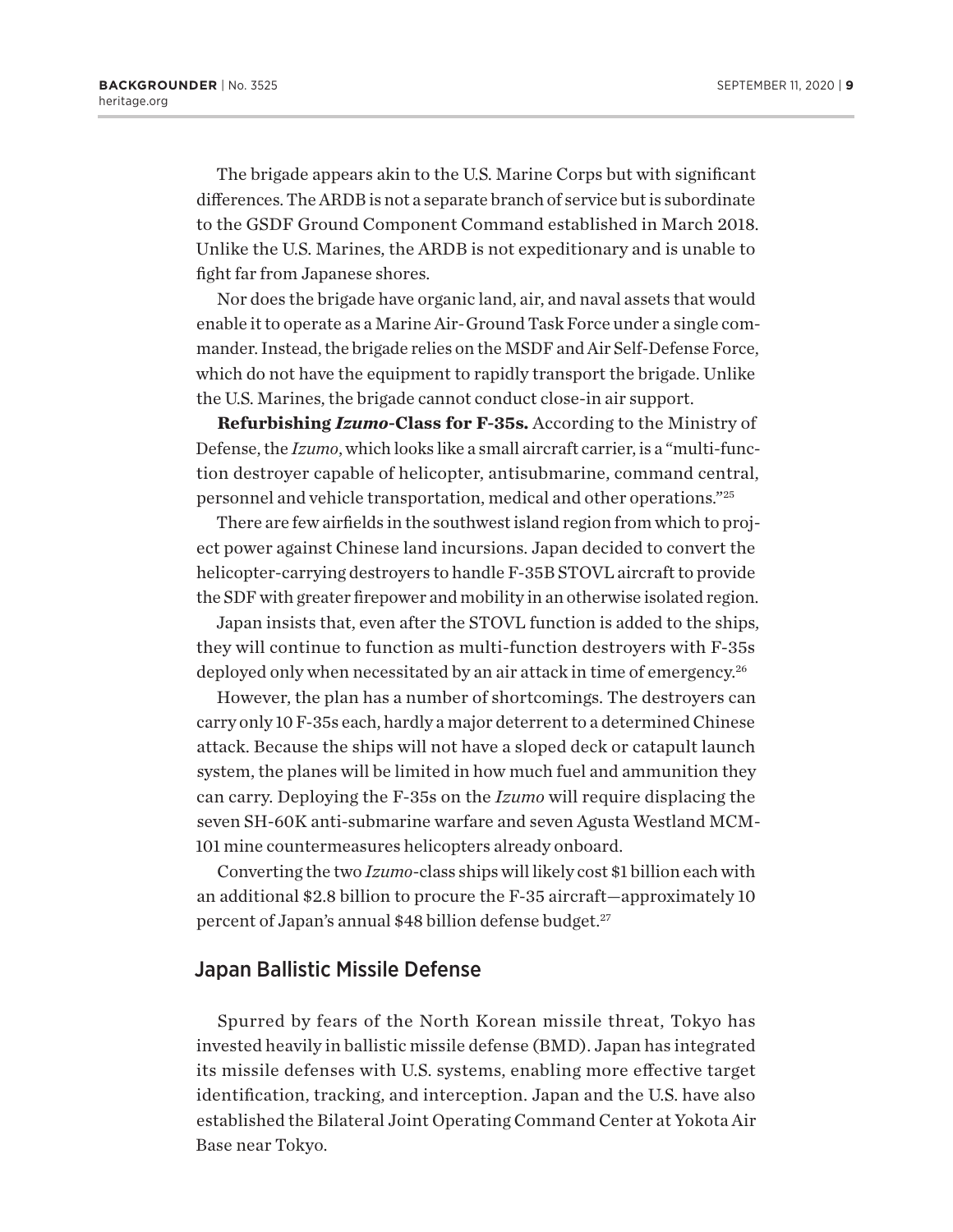Japan has seven Aegis-equipped guided missile destroyers equipped with SM-3 interceptor missiles with the eighth to be deployed soon. The Patriot PAC-3 land-based system is capable of engaging short- and medium-range ballistic missiles in their terminal phase. Japan will upgrade the system to PAC-3 MSE (Missile Segment Enhancement) to enhance interception altitude from 20 km to tens of kilometers, doubling the protected area coverage.28 Two AN/TPY-2 BMD radars have been deployed to Japan since 2014 and complement the national missile defense network.

In June 2020, Tokyo unexpectedly cancelled plans to build two Aegis Ashore missile defense sites that would have enhanced protection against the growing North Korean missile threat. The deployment would not have added another layer of defense but would have freed up Aegis ships for other missions, such as maritime security. The Aegis Ashore units would have provided missile defense for the entire country, unaffected by weather or staffing shortages that have affected the Aegis ships.

Defense Minister Taro Kono explained that Japan was suspending the project due to the potential for the interceptor missile's first-stage booster falling onto populated areas. However, other likely factors in the decision include the overall cost of the program, inept handling of the site-selection process, and government unwillingness to press national objectives over local resistance.

Tokyo is now considering other alternatives, such as procuring two additional Aegis ships, purchasing the Terminal High Altitude Area Defense (THAAD) missile defense system, or deploying Aegis Ashore on "megafloats," large floating structures that can be used as an artificial island base. Each alternative has significant shortcomings.

Having been warned of the North Korean missile threat, the Abe administration will now have to rely on defense capabilities it previously deemed insufficient.

Japan's decisions may also have consequences for its alliance with the United States. Washington saw Aegis Ashore as providing enhanced defense for the 50,000 U.S. military personnel in Japan as well as freeing up U.S. Aegis-equipped destroyers for other duties in the western Pacific.<sup>29</sup>

## Japan's Military: The Big Dog That Stays on the Porch

Japan has developed a formidable military by implementing significant changes to security legislation and procuring an impressive array of sophisticated weapons. Yet the SDF remains overly restricted and underutilized. Progress in altering Japan's security posture has always lagged behind faster-moving regional threats.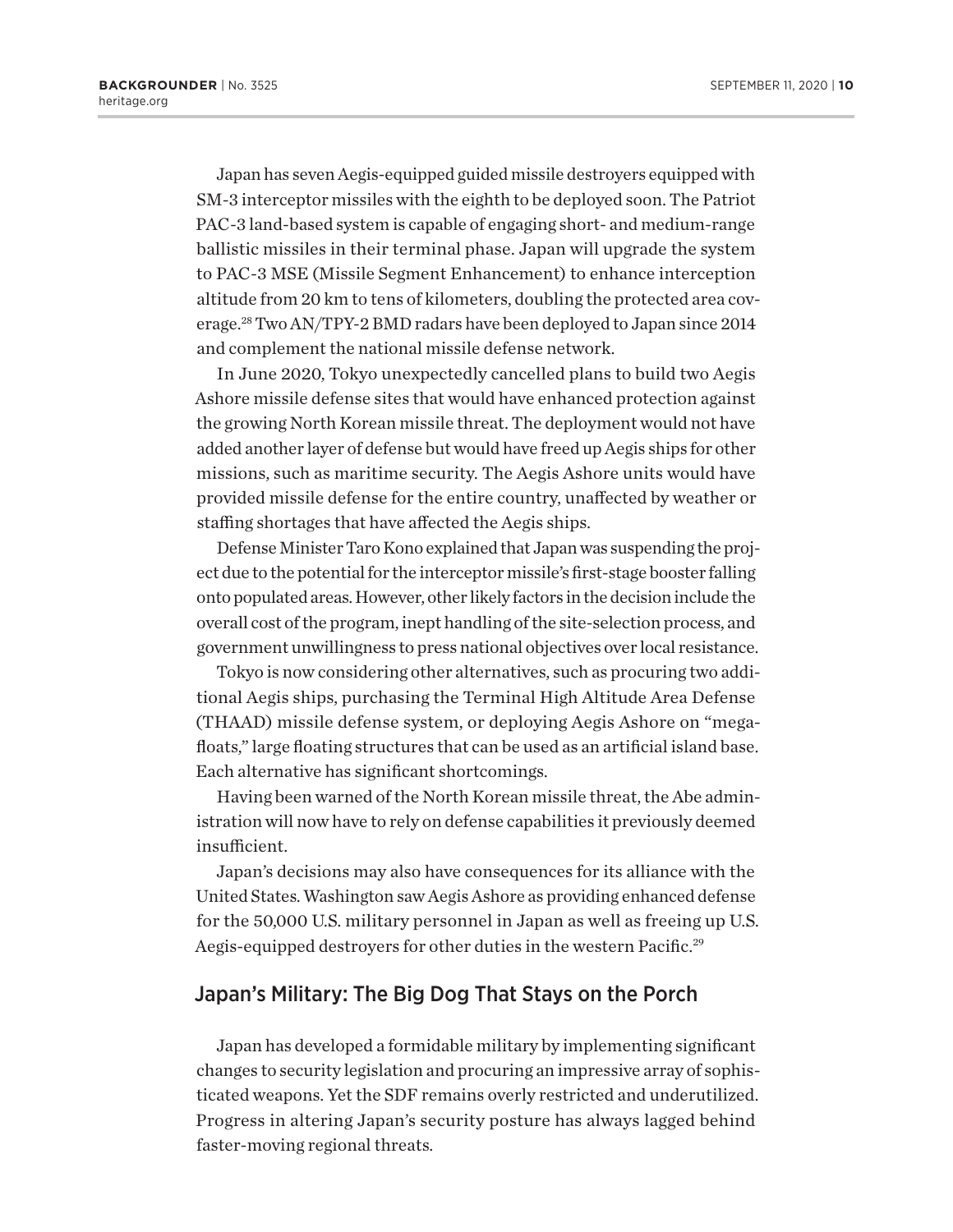Japan's postwar security framework is the subject of heated internal debate and excruciatingly slow, timid adoption of incrementally less restrictive constraints. Any change in Japan's security posture has required an inordinate amount of time, effort, and outside pressure to overcome political and public resistance—like pulling a cart with square wheels.

Greater public acceptance of a slowly evolving SDF role was driven by "growing insecurity from the deteriorating regional threat environment, gradual erosion of anti-military feelings under conservative political leadership, positive SDF experiences in humanitarian missions, and acceptance of the need for more burden sharing."30

The Diet passed several security revisions that enable the country to theoretically take on more security responsibilities. Yet even when doing so, the overarching priority was to continue limiting Japan's role and retaining highly restrictive rules of engagement. While the threshold for Japanese action will be lower, allowing a broader range of possible responses, doubts remain about the actual extent of implementation. As one U.S. defense expert put it, these revisions "opened the door for Japan, but will it choose to walk through it?"

**Defense Budget: Large Aspirations, Small Implementation.** While Japan extolled record defense spending under Prime Minister Abe, Tokyo's defense expenditures rose only slightly in real terms, remaining below the arbitrary cap of 1 percent of gross domestic product (GDP). According to the CIA World Factbook, Japan's per capita spending on defense is 123rd in the world.<sup>31</sup>

Japan articulated numerous new domains, initiatives, and procurement decisions in the NDPG and MTDP, but its overall defense budget will remain fairly static. As one U.S. defense expert opined, "The NDPG is like buying a big suit for a kid that you hope someday he'll grow into."

Tokyo's constrained defense expenditures hinder the country's ability to fulfill its ambitious security plans. Japan's defense budget has been far outpaced by the intensifying threats it is meant to defend against. China is implementing and operationalizing new weapons and capabilities faster than Japan is responding.

The defense budget displays a lack of speed and urgency. While the overall direction is good, the degree of progress is far too slow. As American humorist Will Rogers commented, "Even if you're on the right track, you'll get run over if you just sit there."

## Limited Ability to Conduct Joint and Combined Operations

U.S. officials and experts underscore that, despite the Abe Administration's many accomplishments, significant shortcomings remain in the SDF's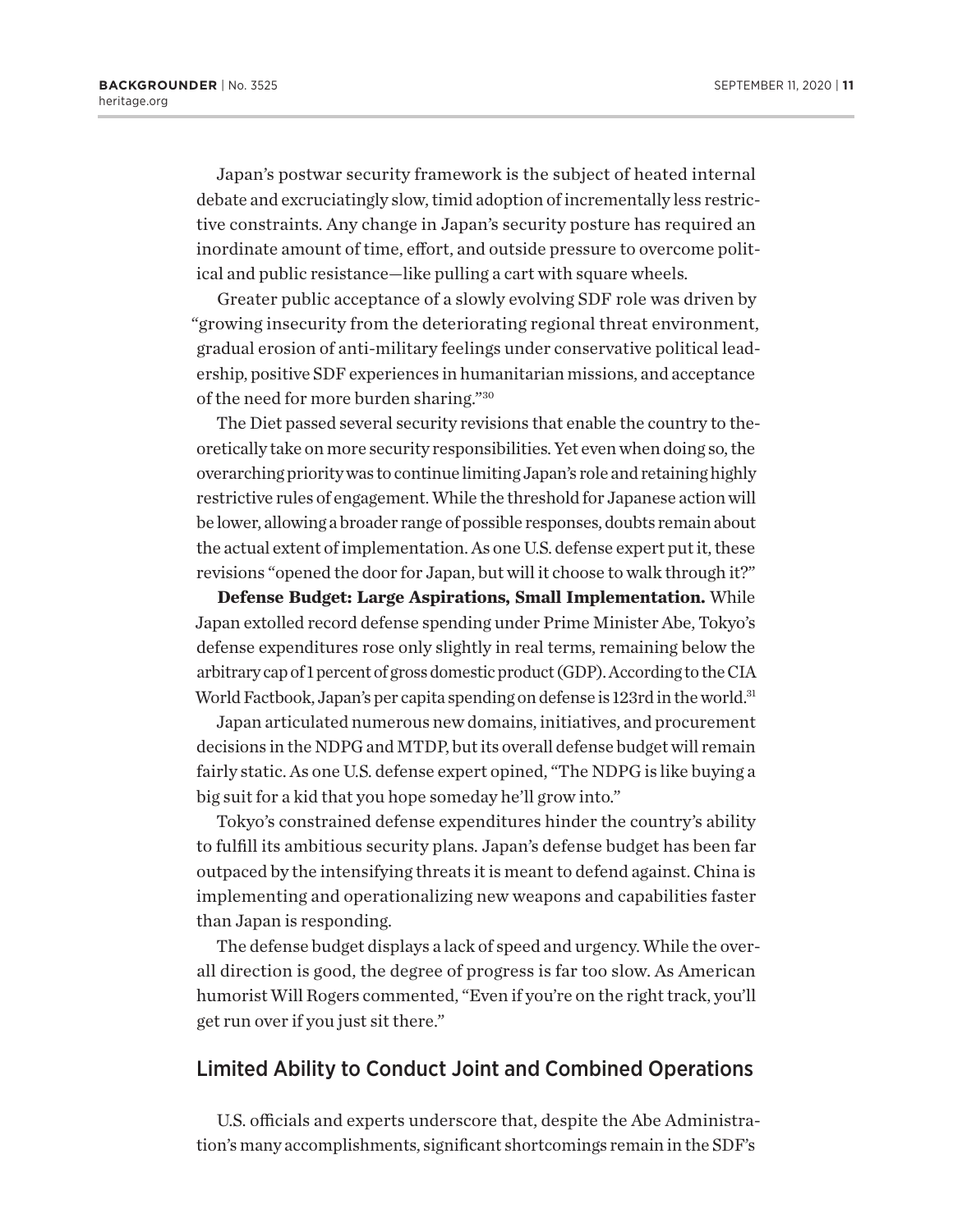ability to conduct truly joint and combined operations. This has led to less effective battlefield awareness, targeting, combined arms operations, close air support, and an increased potential for friendly fire casualties. The situation is analogous to assessments of the South Korean military in an earlier Heritage Foundation report.<sup>32</sup>

The military remains largely stovepiped with insufficient ability to communicate, plan, or operate across services. "As each service was established, it built its own communication systems [precluding] communicat[ion] among themselves on common voice devices…. The challenge is even more pronounced in tactical data-sharing…which impedes instantaneous shared situational awareness and targeting data"33 between sensors and shooter units.

Japan has attempted to improve interoperability among its military services. The Joint Security Office (JSO), created in 2006, serves as policy advisor and liaison between the SDF and the political leadership. However, it does not play an action role as would a Joint SDF headquarters with an operational chairman of the joint chiefs or a joint task force commander for a specific mission, such as defense of the southwest islands.

Tokyo vowed in its most recent NDPG to remedy jointness shortfalls by strengthening the JSO. But the vague guidance did not define a new structure or a timeline for achieving it. The Ministry of Defense's Mid-Term Defense Program vowed to study how to develop jointness, but in weak, passive language without defining a deadline for achieving it.

Japan's inability to conduct joint operations across its own military services inhibits its capacity for combined operations with U.S. forces. After the 3/11 Triple Disaster,<sup>34</sup> U.S. Forces Japan quickly mobilized to provide support but were hindered by weak Japanese decision-making and crisis management, as well as insufficient means for bilateral coordination.

The U.S. security relationship with Japan is inherently weaker than the U.S. relationship with South Korea because it is not a mutual defense pact and there is no integrated security structure, as with the U.S.–South Korea Combined Forces Command.

U.S. Forces Japan does not have operational control of military units in Japan during wartime nor is it an operational or warfighting command.<sup>35</sup> The "lack of a joint, combined command coupled with separate chains-ofcommand limit interoperability."36

The 2015 U.S.–Japan Alliance Guidelines established the Alliance Coordination Mechanism (ACM) to "strengthen policy and operational coordination related to activities conducted by the SDF and the U.S. Armed Forces in all phases from peacetime to contingencies" and called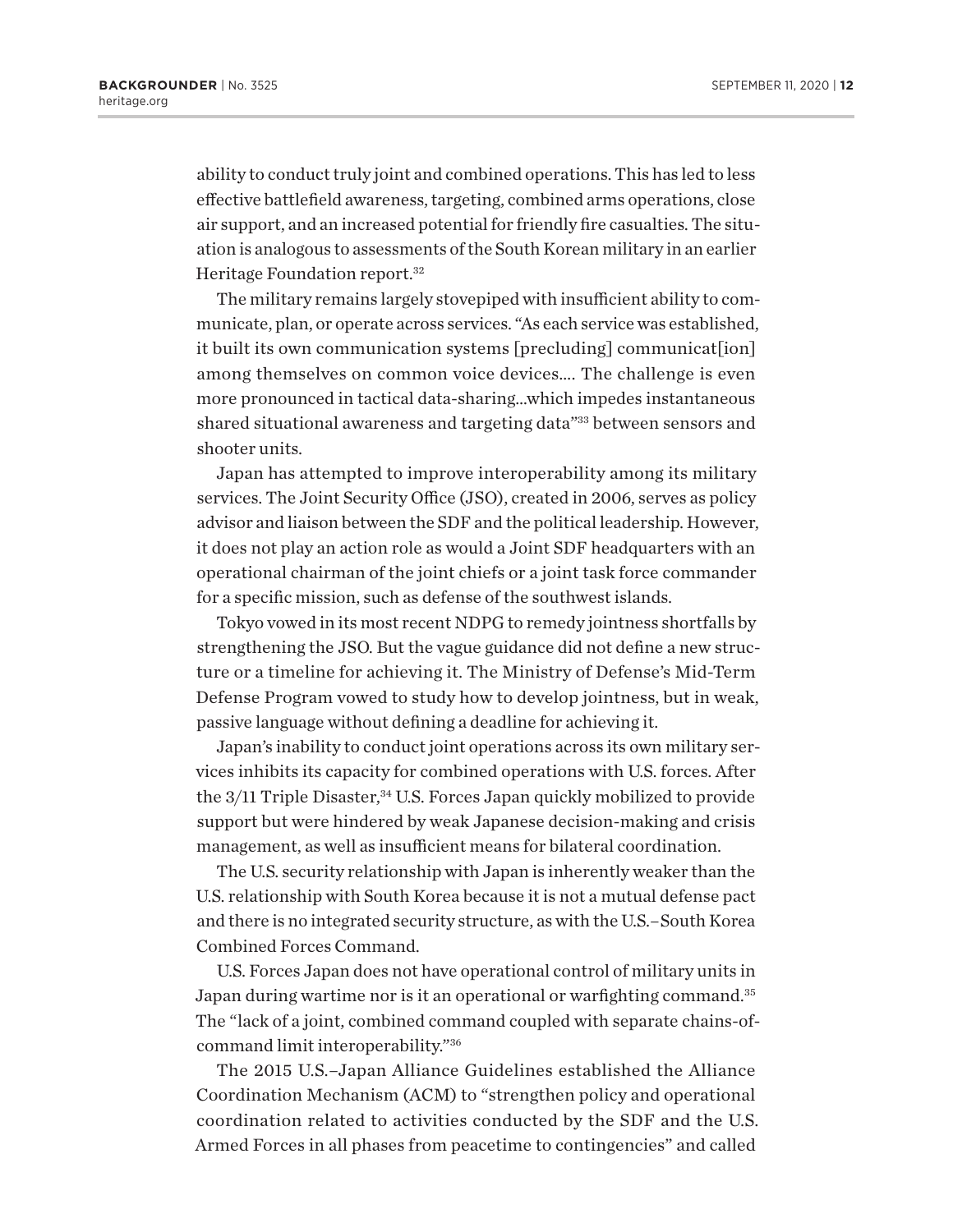for bilateral contingency planning. The two allies emphasized the need for "seamless, robust, flexible, and effective bilateral responses, synergy across the two governments' national security policies, and a whole-of-government alliance approach."37

The 2015 guidelines "create the potential for more integrated alliance missions, compared with the previous approach that separated forward-area and rear-area activities. The new arrangement also makes interoperability and real-time information exchange even more important for the allies."38 Prime Minister Abe created a Japanese National Security Council in 2013, which played a role in developing the 2015 Defense Guidelines and plays a coordinating role in crisis response.

The ACM improved bilateral coordination, communication, and information sharing but still cannot conduct combined planning, exercises, and operations. It may be a work in progress, but it is far weaker than the U.S.–South Korean Combined Forces Command. As a result, the U.S. and Japan still operate parallel militaries without unified command and control mechanisms.

Admiral (ret.) Denny Blair, a former Pacific Command Commander, recommended:

By 2029, the Japan SDF must be capable of operating in multi-service task forces under joint doctrine, with interoperable command, control and communications systems, with trained headquarters staffs and operational units skilled in operating with those from other services.… Forces without joint doctrine, training, communications, and attitude…can be no stronger against a joint opponent than their weakest sector.<sup>39</sup>

## What Washington and Tokyo Should Do

Washington and Tokyo can do several things to strengthen the U.S.–Japan Alliance against the growing Chinese threat.

**Increase the Japanese Defense Budget.** The Abe administration must convince the Japanese legislature and public that steadily rising threats require more than incremental adjustments to the defense budget. Although Tokyo has articulated comprehensive new strategies, missions, and ambitious procurement plans, it did not couple that with the resources needed to implement them.

An escalating threat environment requires a commensurate response by Japan to augment its defense capabilities. Japan must break through and move well above its self-imposed conceptual limit of only spending 1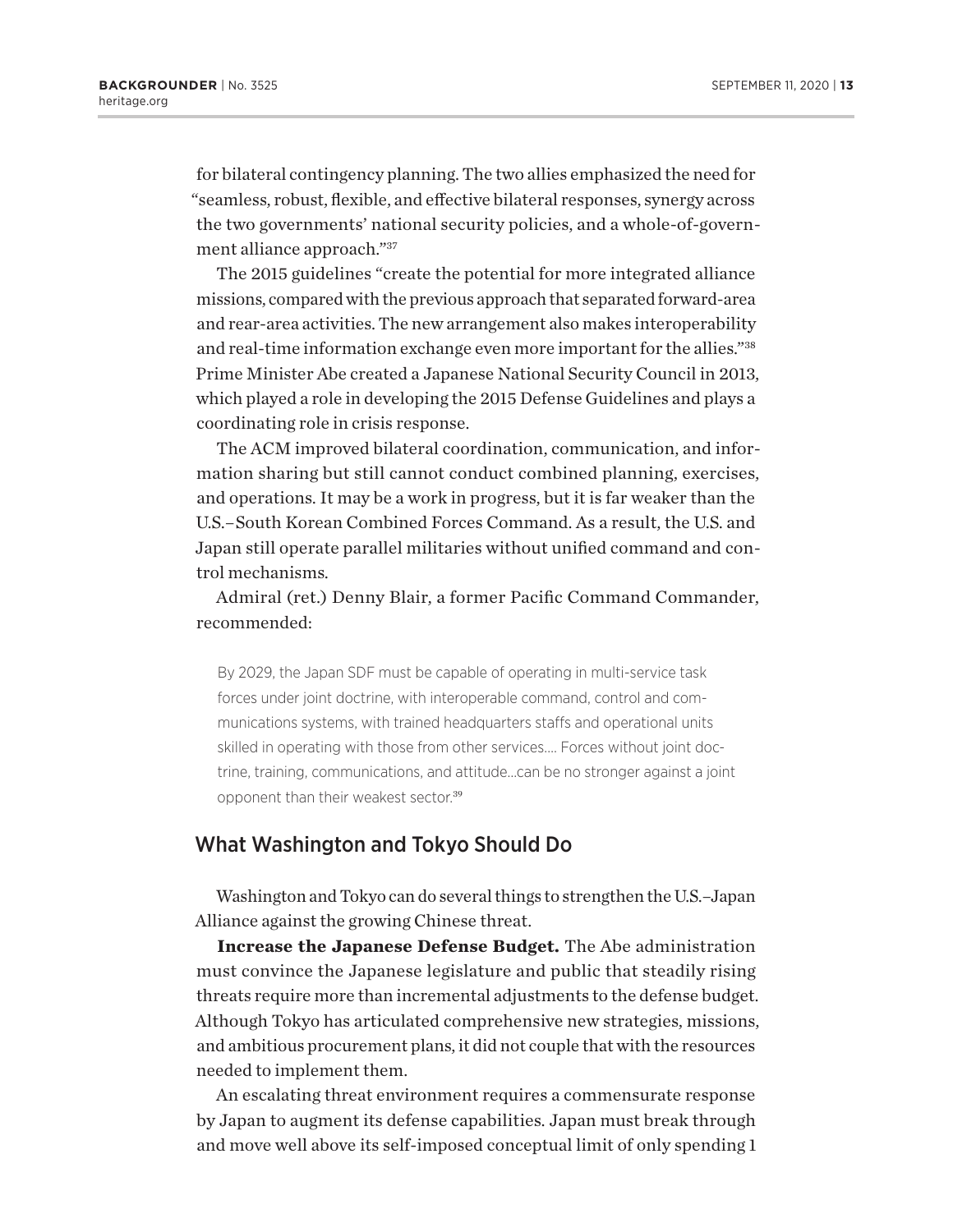percent of its GDP on defense. Japan should move to a higher level, perhaps the same 2 percent level to which NATO has committed.

**Improve Jointness Across Japanese SDF Services and Coast Guard.**  Tokyo should:

- **Integrate the planning, training, and command structure** for the three self-defense forces. Tokyo should also augment coordination between the SDF and Japanese Coast Guard to better coordinate grayzone operations.
- <sup>l</sup> **Create a joint task force or regional command for the southwest islands** with a unified commander. Having disparate services carrying out missions in parallel rather than in an integrated structure could prove disastrous in a conflict. The new amphibious rapid deployment brigade can be a catalyst for joint doctrine, procurement, training, and operations.
- <sup>l</sup> **Synchronize air and missile defense into a single structure.** Given the range of modern air and missile defense systems, Japan should integrate the separate air and missile defense units and systems of three SDF services or ensure they are linked together in an integrated command and control system. This would also enable better coordination with U.S. air and missile systems.
- **Consider a Japanese Goldwater–Nichols Act<sup>40</sup> to enhance the** Joint Security Office's operational and command authority to augment SDF ability to conduct joint and combined operations.

**Enhance Amphibious Capabilities.** Tokyo is to be commended for creating an amphibious brigade to address the growing Chinese threat to its southwest islands. However, the brigade's lack of joint doctrine and a designated overall joint commander for southwest island operations is worrisome.

Moreover, the brigade does not have adequate airlift and sealift to quickly move enough troops to accomplish its missions. The existing fleet of *Izumo*-classmulti-function ship, *Hyuga*-class helicopter carrier, and *Osumi-*class tank landing ship appear insufficient. Only two of the planned MV-22s have arrived in Japan, and it is unclear if the brigade has a full complement of amphibious assault vehicles. If the brigade relies on already strained U.S. Marine and Navy lift, it would constrain U.S. forces during a crisis.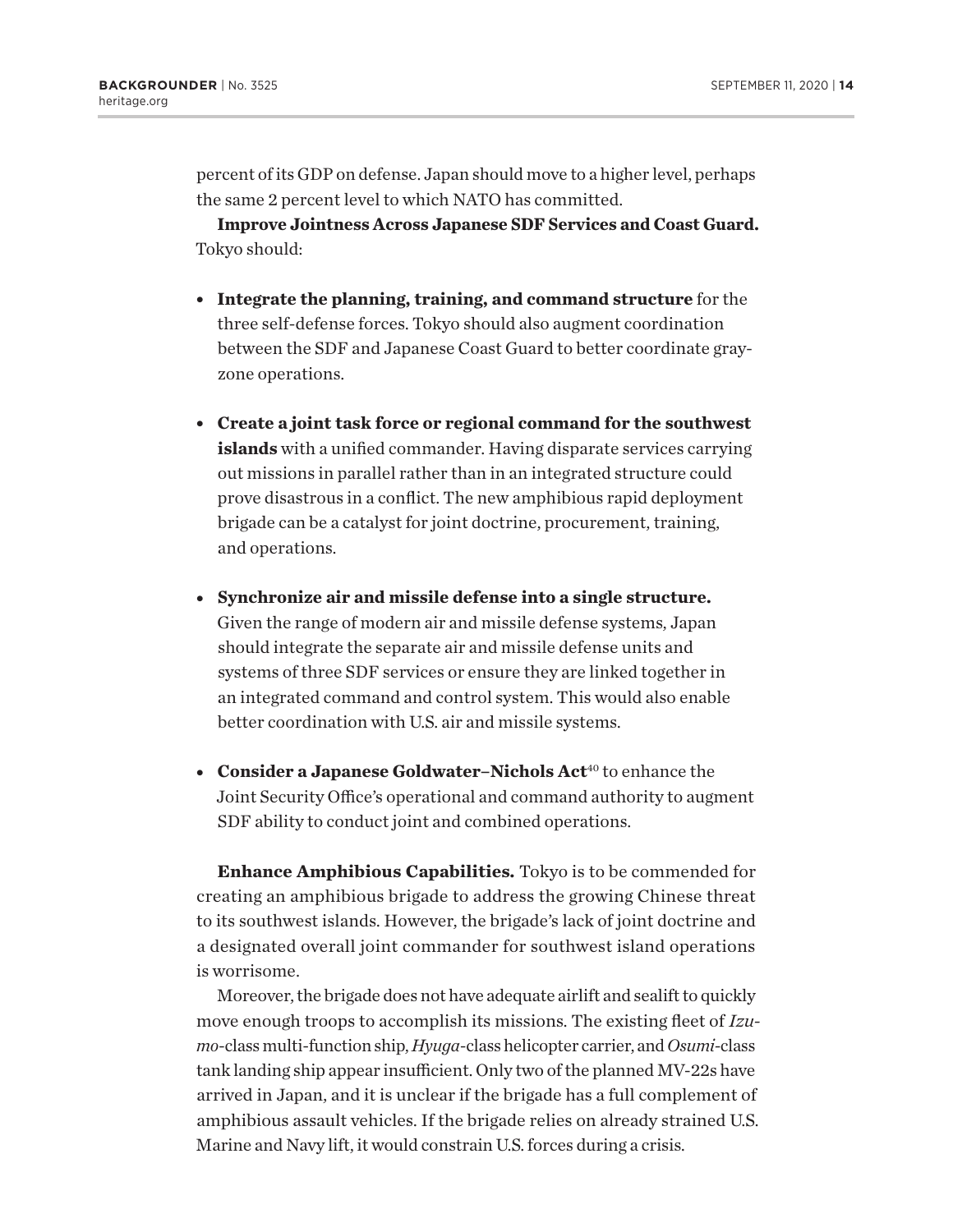**Augment Military Training.** Behind the shiny storefront of Japanese defense procurement lies a Potemkin village of inadequate training. The limited number of training facilities and firing ranges, coupled with strong "not in my backyard" resistance by powerful local opposition, inhibits SDF large-scale unit training and long-range live-fire training. Training at sea can be restricted in scope, location, and duration by navigation of fishing vessels and merchant ships. Aircraft training areas are too small to allow full-scale training or are restricted due to noise limits or local government regulations.

High-end weapons and equipment require extensive and expansive training. Because of the lack of sufficient suitable training facilities combined with extensive training restrictions, U.S. forces in Japan often get *less* training than those in the United States. This has led U.S. as well as SDF forces to travel outside the country to conduct training in Australia, Guam, Hawaii, and Alaska.

The decades-long saga of building a replacement facility for the Futenma Marine Corps Air Station on Okinawa and efforts to initiate an airfield on Mageshima<sup>41</sup> to enable U.S. field carrier land practice illustrate the impact of local constraints on U.S. basing and training.

Tokyo should resolutely work with local constituencies to develop new training regimens and ranges suitable for modern warfare training but push back against unreasonable restrictions. Japan wants the U.S. to address security threats but then imposes restrictions on U.S. forces. Local constraints on training and politicization of the U.S. presence in Japan undermine the benefit of having forces in the region.

**Align Allied Plans to Counter China's A2/AD Strategy.** Tokyo is augmenting forces and facilities in the southwest island chain and planning to procure longer-range missiles to extend protective coverage. Japan should closely coordinate its plans with emerging U.S. Army and U.S. Marine Corps strategies, which may significantly alter U.S. doctrine, strategy, procurement, and deployment plans in the Indo–Pacific theater.<sup>42</sup> Japanese and U.S. alliance managers should identify complementary roles and missions, not only for defense of Japan but also for a broader regional strategy including other countries in southeast Asia.

While Japan has defined the need for multi-domain operations, Tokyo is apparently again moving more slowly in defining and implementing these concepts than its U.S. counterparts. If Japan follows its habitually glacial pace of defense reform, it will find itself even further behind in the threat-response cycle.

**Improve Alliance Military Coordination.** The lack of a unified U.S.– Japan command inhibits combined operations. While creating a U.S.–Japan Combined Forces Command is a bridge too far, at least for the foreseeable future, Washington and Tokyo can implement several measures to enhance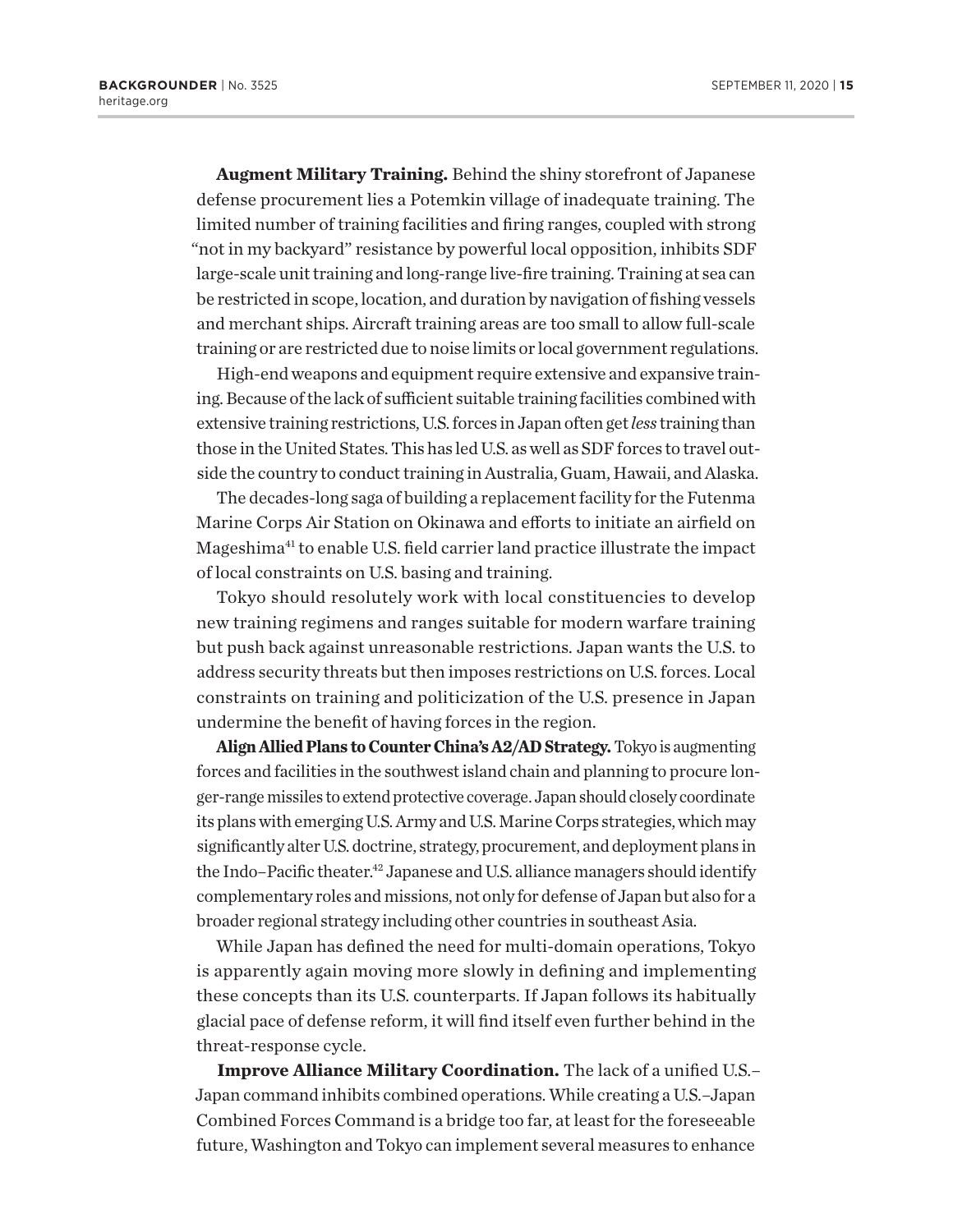military operations. The Alliance Coordination Mechanism can form the basis for greater coordination and integration, particularly in ISR, BMD, maritime security, logistics support, and counterproliferation.<sup>43</sup>

The U.S. and Japan should:

- <sup>l</sup> **Exercise combined contingency plans and test access to a wider range of Japanese civilian airfields and ports.** Despite decades of working alongside each other and escalating threats, doubts remain concerning access to Japanese facilities for U.N. operations on the Korean Peninsula or "if Japan's military could play a role beyond logistical support for U.S. Forces in Japan if war broke out."44 Moreover, given the nature of the gray-zone challenge in the East China Sea, the Japanese Coast Guard should be included in planning and exercises.
- <sup>l</sup> **Coordinate allied roles and missions in multi-domain operations.** Both nations have begun developing new technologies for space and cyber operations. A first step could be setting specific milestones at "2 plus 2" meetings45 and then using the bilateral enterprise mechanism included in the 2015 Defense Guidelines to work together toward such projects.

## Conclusion

The U.S. and Japan need to bring the full potential of their alliance on the China challenge. Right now it is underperforming. It is not that Japan lacks defense capabilities, but that Japan lacks the political willingness to employ them, even in the encompassing framework of its security alliance with the United States. Japan's security posture evolves in fits and starts and often only in response to a shock such as a strong U.S. criticism or a catalytic event that brings about a belated response to a growing threat.

Despite Prime Minister Abe's prodigious efforts to advance his country's security posture, Japan remains tightly restricted to security operations that are strictly defensive in nature and based on a core national principle of pacifism. Much of the populace remains deeply suspicious of the use of the military as a policy instrument and fearful that any easing of the innumerable constraints will let slip the dogs of war.

Japan is very risk and casualty averse, which will prevent Japanese involvement in kinetic military operations outside its own defense such as U.N. or international peacekeeping operations. It will remain a middle security power that relies on a strong alliance with the U.S. while increasing its networking with regional democracies.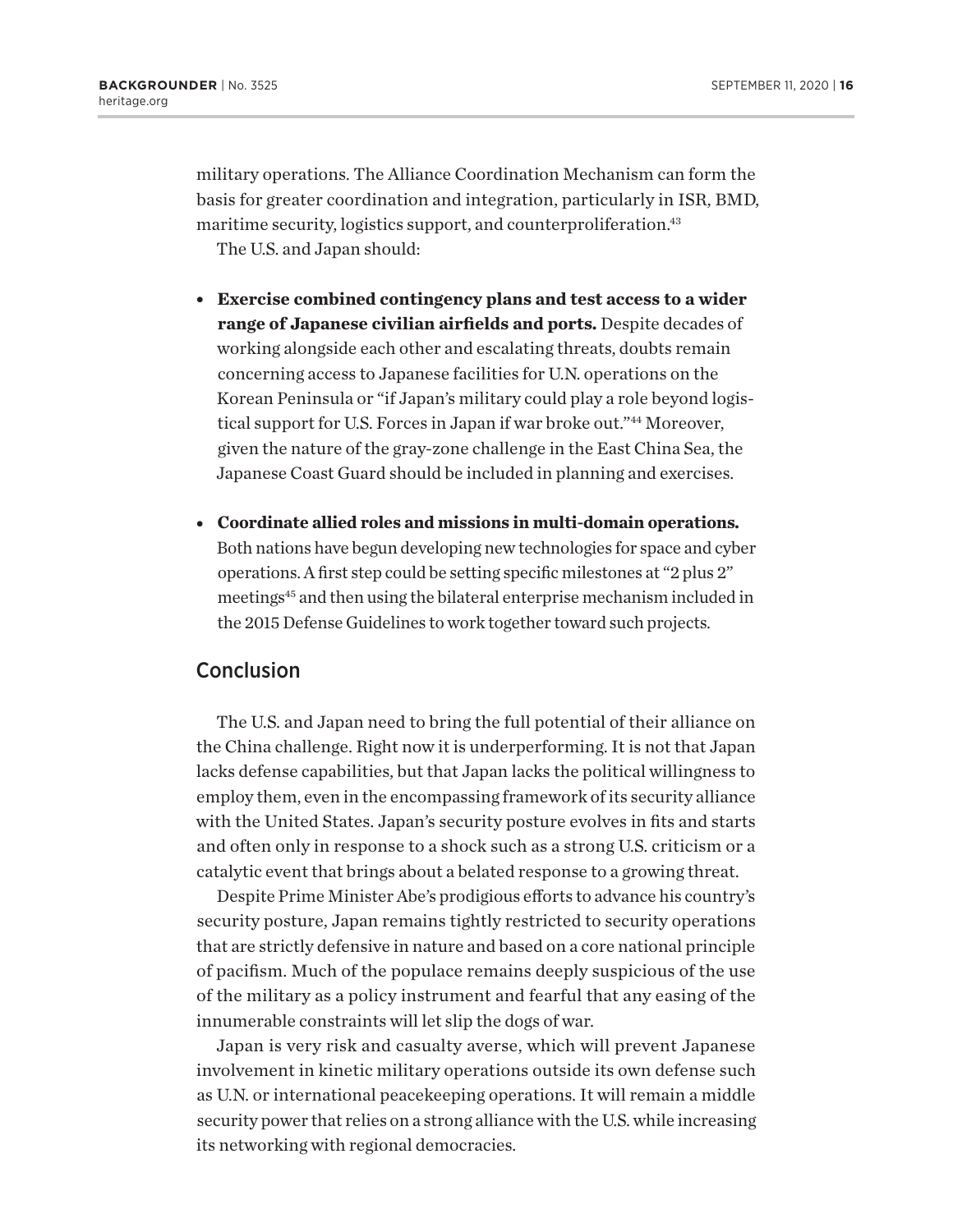The challenge for U.S. policymakers and alliance managers will be to find the delicate balance of continually pushing Tokyo past its comfort zone while understanding the many constitutional, legal, budgetary, and societal restrictions that hinder Japan's ability to become a stronger alliance partner.

**Bruce Klingner** is Senior Research Fellow for Northeast Asia in the Asian Studies Center, of the Kathryn and Shelby Cullom Davis Institute for National Security and Foreign Policy, at The Heritage Foundation.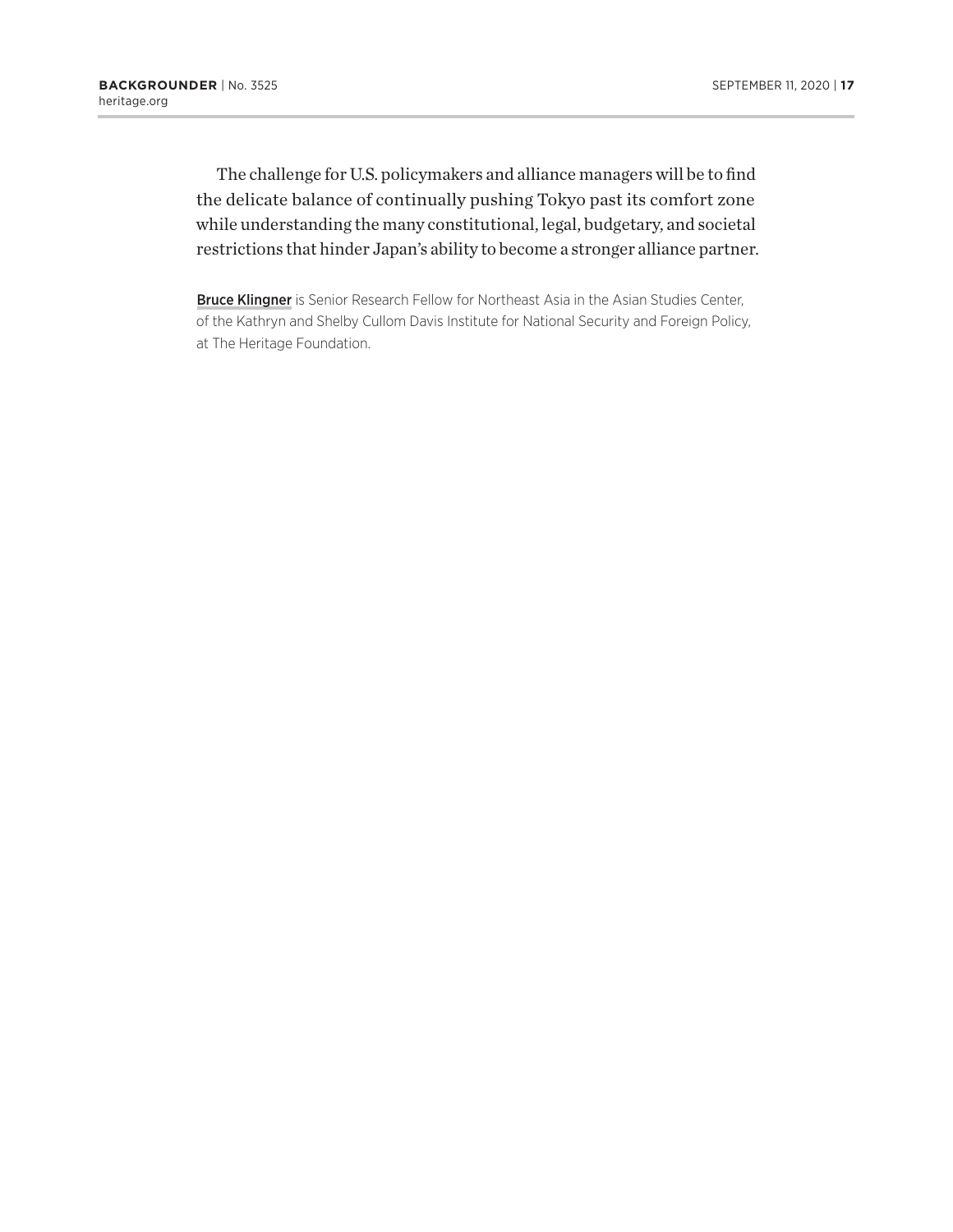# Endnotes

- 1. Japan Ministry of Defense, "Joint Statement of the Security Consultative Committee," April 19, 2019, https://www.mod.go.jp/e/d\_act/us/201904\_ js.html (accessed May 23, 2020).
- 2. This paper is based, in part, on interviews with current and former senior U.S. and Japanese military officers, defense officials, and non-government experts. Interviews were conducted in confidence to enable greater forthrightness. Any errors remain those of the author.
- 3. The National Security Strategy, the National Defense Program Guidelines, and the Mid-Term Defense Program.
- 4. Japan Ministry of Defense, "National Defense Program Guidelines for FY 2019 and Beyond," December 18, 2018, https://www.mod.go.jp/j/approach/ agenda/guideline/2019/pdf/20181218\_e.pdf (accessed May 23, 2020).
- 5. Japan Ministry of Defense, *Defense of Japan 2019*, https://www.mod.go.jp/e/publ/w\_paper/pdf/2019/DOJ2019\_Full.pdf (accessed May 23, 2020).
- 6. Japan Ministry of Defense, "National Defense Program Guidelines for FY 2019 and Beyond."
- 7. Adam Liff, "Proactive Stabilizer: Japan's Role in the Asia-Pacific Security Order," The Brookings Institution, April 2019, https://www.brookings.edu/wpcontent/uploads/2019/04/9780815737674\_ch1.pdf (accessed July 23, 2020).
- 8. Taro Kono, "Japanese Defense Minister: Managing an Increasingly Uncertain Security Environment," *Defense News*, December 2, 2019, https://www. defensenews.com/outlook/2019/12/02/japan-defense-minister-managing-an-increasingly-uncertain-security-environment/ (accessed May 23, 2020), and Frederico Bartels, "China's Defense Spending Is Larger Than It Looks," Heritage Foundation *Commentary*, March 27, 2020, https://www.heritage. org/defense/commentary/chinas-defense-spending-larger-it-looks (accessed May 29, 2020).
- 9. U.S. Department of Defense, Office of the Secretary of Defense, *Military and Security Developments Involving the People's Republic of China 2018*, May 16, 2018, https://media.defense.gov/2018/Aug/16/2001955282/-1/-1/1/2018-CHINA-MILITARY-POWER-REPORT.PDF (accessed May 23, 2020).
- 10. Andrew S. Erickson, "Understanding China's Third Sea Force: The Maritime Militia," Fairbank Center, September 8, 2017, https://medium.com/fairbankcenter/understanding-chinas-third-sea-force-the-maritime-militia-228a2bfbbedd (accessed May 23, 2020).
- 11. Lyle Morris, "China Welcomes Its Newest Armed Force: The Coast Guard," War on the Rocks, April 4, 2018, https://warontherocks.com/2018/04/chinawelcomes-its-newest-armed-force-the-coast-guard/ (accessed May 23, 2020).
- 12. Eric Sayers and Tetsuo Kotani, "An Alliance Strategy for the East China Sea," Sasakawa Peace Foundation, September 2019, https://www.spf.org/en/ global-image/units/upfiles/73168-1-20190920150746\_b5d846cb24fe0c.pdf (accessed May 23, 2020).
- 13. Kono, "Japanese Defense Minister."
- 14. Japan Ministry of Defense, *Defense of Japan 2019*.
- 15. Sayers and Kotani, "An Alliance Strategy for the East China Sea."
- 16. Yoji Koda, "Implications of U.S.-China Tensions in the Indo-Pacific: Japan's View," in Satoru Nagao, ed., *Strategies for the Indo-Pacific: Perceptions of the U.S. and Like-Minded Countries*, Hudson Institute, December 2019, https://www.hudson.org/research/15553-strategies-for-the-indo-pacificperceptions-of-the-u-s-and-like-minded-countries (accessed May 23, 2020).
- 17. Michael S. Chase, Satoru Mori, and Masafumi Iida, "Bolstering the Alliance amid China's Military Resurgence," Carnegie Endowment for International Peace, October 10, 2019, https://carnegieendowment.org/2019/10/10/bolstering-alliance-amid-china-s-military-resurgence-pub-80020 (accessed May 23, 2020).
- 18. Japan Ministry of Defense, "Joint Statement of the Security Consultative Committee."
- 19. Scott Harold, Derek Grossman, Brian Harding, and Jeffrey Hornung, "The Thickening Web of Asian Security Cooperation," RAND, 2019, https://www. rand.org/pubs/research\_reports/RR3125.html (accessed May 23, 2020).
- 20. Japan Ministry of Defense, "Medium Term Defense Program (FY 2019–FY 2023)."
- 21. Sayers and Kotani, "An Alliance Strategy for the East China Sea."
- 22. Shinichi Fujiwara, "Japan Deploying Longer-Range Missiles to Counter China," *Asahi Shimbun*, April 30, 2019, http://www.asahi.com/ajw/articles/ AJ201904300006.html (accessed May 23, 2020).
- 23. Adam P. Liff, "China, Japan, and the East China Sea: Beijing's 'Gray Zone' Coercion and Tokyo's Response," Brookings Institution, December 2019, https://www.brookings.edu/wp-content/uploads/2019/12/FP\_20191202\_east\_china\_sea\_liff.pdf (accessed May 23, 2020), and Adam P. Liff, "Proactive Stabilizer: Japan's Role in the Asia-Pacific Security Order," Brookings Institution, April 2019, https://www.brookings.edu/wp-content/ uploads/2019/04/9780815737674\_ch1.pdf (accessed May 23, 2020).
- 24. Jeffrey Hornung, "Japan's Amphibious Joint Pain," in Scott Harold, Koichiro Bansho, Jeffrey Hornung, Koici Isobe, and Richard Simcock, "U.S.-Japan Alliance Conference: Meeting the Challenge of Amphibious Operations," RAND, 2018, https://www.rand.org/pubs/conf\_proceedings/CF387.html (accessed May 23, 2020).
- 25. Japan Ministry of Defense, *Defense of Japan 2019*.